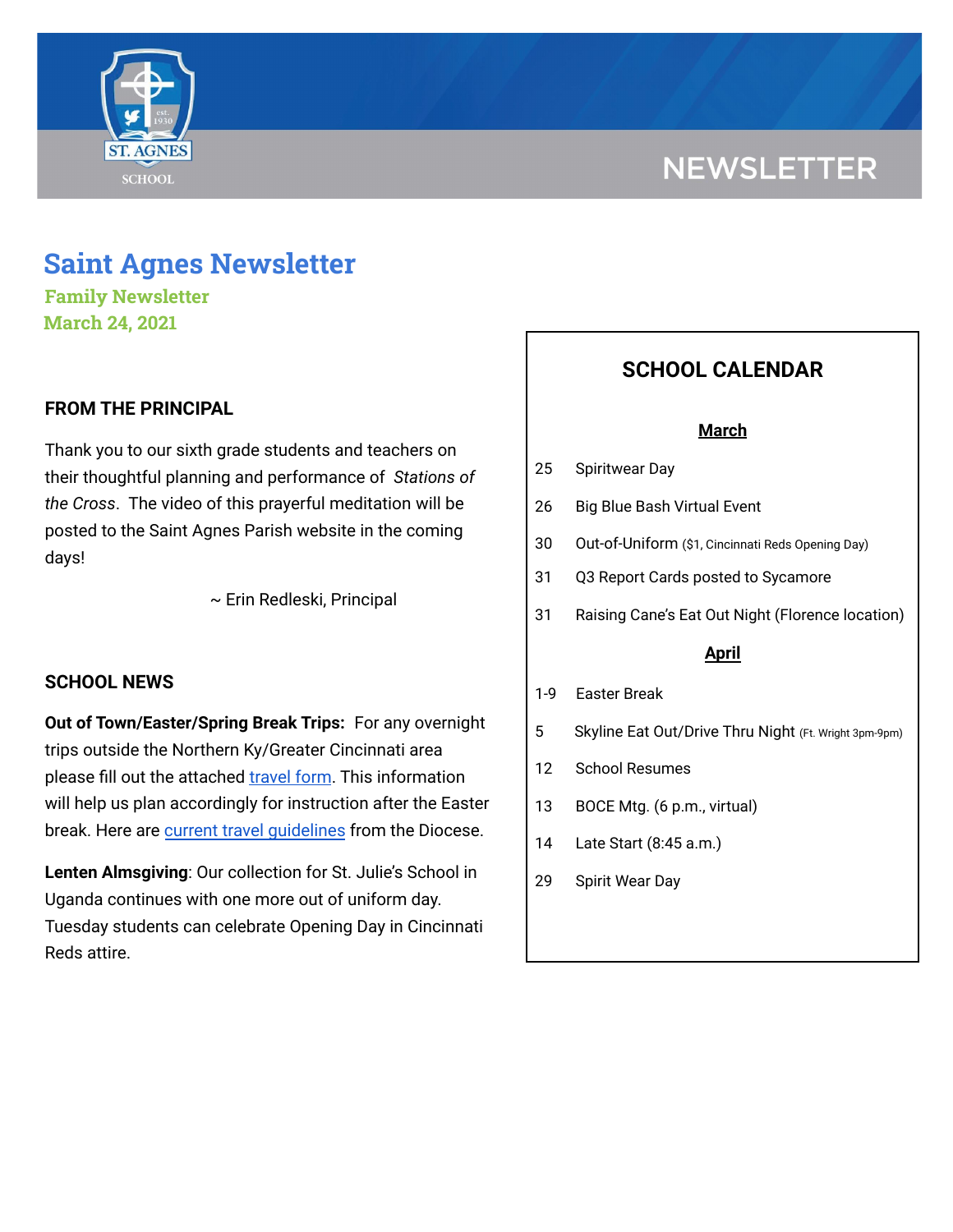#### **PTO NEWS**

**Raising Cane's Eat Out Night:** Mark your calendar! On Wednesday, March 31 from 4-10pm Raising Cane's Florence location is hosting another fundraiser since we had bad weather on the original date. St. Agnes will get 15% of sales if you say you are with St. Agnes.

**Big Blue Bash Optional Party To-Go Kits Still Available and Pick up Instructions:** The party to-go kits are going fast and preorders are still available on our website. These are optional kits that can be picked up at school next Thursday or Friday. The kits include your choice of wine (most will include a 1/2 bottle of Red and 1/2 bottle of White) or 4 bottles of Stella Artois, sweets to enjoy during our online program, a golden scratch-off ticket that may be a winner, and surprises from our party to-go kit sponsors: Sweet Elm, Victory Mortgage, and Scratch Hand-Crafted Desserts! (Hint, Hint: They may or may not contain an oatmeal cream pie!!!!). Order now on our Website: [www.bbb2021.givesmart.com](http://www.bbb2021.givesmart.com/) There will also be a few available for sale during the below times for \$50. *Exact change or proof on purchase on the website will be required.* Thank you to those who have ordered the Big Blue Bash Party to Go Kit. Kit pickup will be on Thursday (3/25) and Friday (3/26). This will happen during morning student drop off or in the evening. Sign up Big Blue Bash Party to Go Kit Pick up - Signup Sheet | [SignUp.com](https://signup.com/client/invitation2/secure/1038511976081/false#/invitation) to let us know when you will arrive. We will need your name, email as well as the make, model and color of your car. If picking up in the morning after dropping of your students, pull to the left near the white Scouts trailer, we will deliver your kit. We will be there from 7:15 – 7:45am. If picking up in the evening, park in a spot facing the parish office. Stay in your car and we will deliver your kit. Pick up times will be Thursday 5:30 – 7:00pm and Friday 5:00 – 6:00pm. Any questions, please email saintagnesbigbluebash@gmail.com

**Big Blue Bash First Pick Raffle:** There are still tickets available but not many! The winner of this raffle will be able to choose their prize from our many Silent Auction items! Each Ticket is only \$20. You can purchase your First Pick Raffle tickets online at **[bbb2021.givesmart.com.](http://bbb2021.givesmart.com/)** We only have 47 chances left as of 3/23/2021. The winner will be drawn on Friday, March 26th at 8:00 am and will be live on our Facebook page

<https://www.facebook.com/saintagnesbigbluebash/>. Winner will be contacted via phone and will have until 5PM March 26th to choose their prize. First Pick Raffle excludes CEI Sports memorabilia, class gifts, Raffle prizes, and special "night of '' premier auction items. Some additional exclusions may apply. For questions about the First Pick Raffle or any other Big Blue Bash information, contact the BBB Committee at saintagnesbigbluebash@gmail.com

**Big Blue Bash Silent Auction is LIVE:** We are adding items daily. If you haven't yet dropped off donations, please drop off at the office by Thursday 3/25/2021 to be added to the website. To make special arrangements, contact Jenn Fariello at jennfariello@hotmail.com.

#### **Mission Statement of Saint Agnes School**

Saint Agnes School exists to provide excellence in Catholic education while inspiring and empowering our students to live the Gospel message of Jesus Christ. As compassionate and faithful Christians, we continue to pursue our spiritual journey, achieve our highest academic potential, and be stewards of the Catholic faith to others.